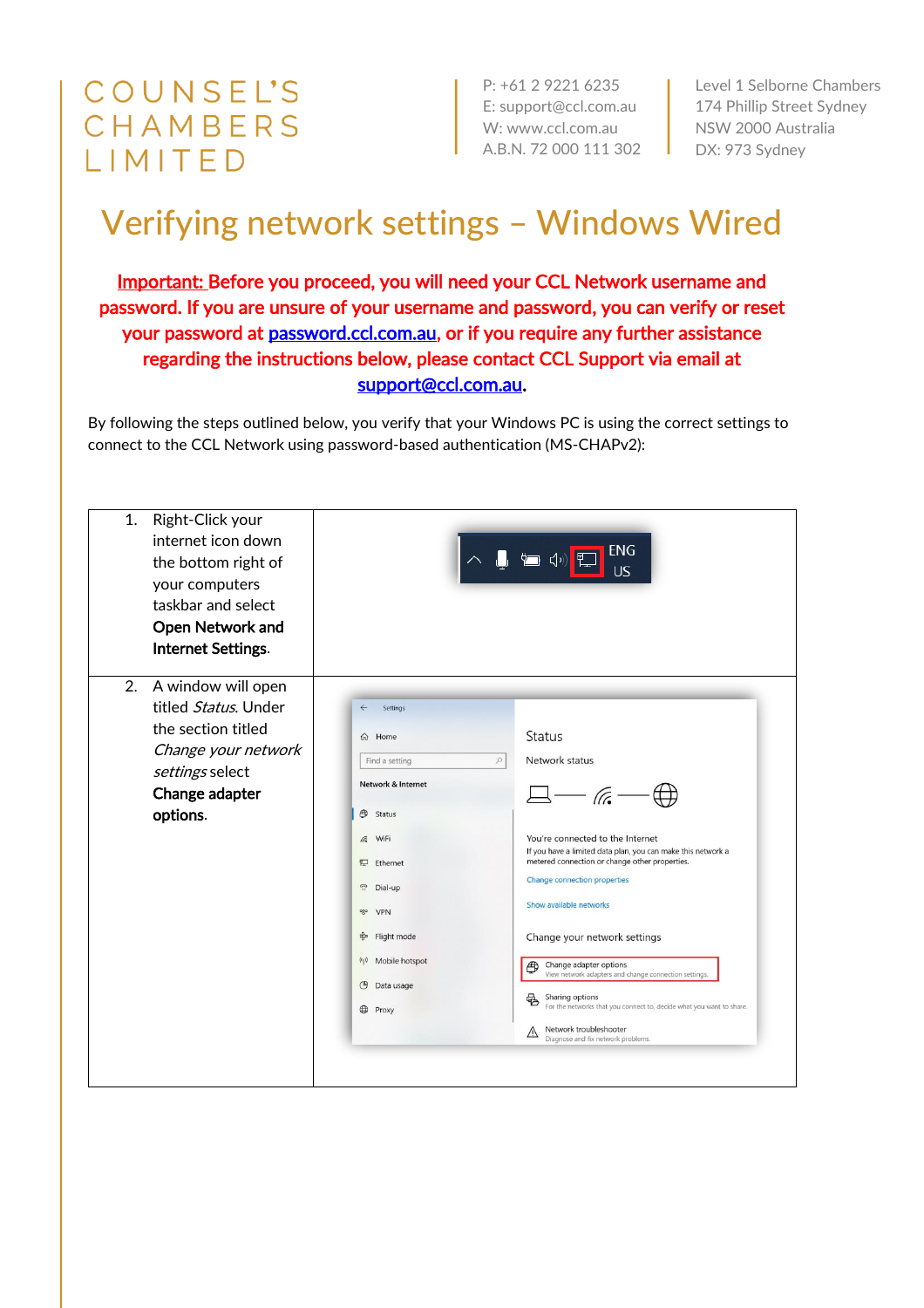| titled Network<br>Connections. Double-<br>Click the option<br>Ethernet.<br>Please note: Your<br>device may have<br>more than one<br>connection titled<br>"Ethernet" (e.g.<br>Ethernet 2, Ethernet<br>$3$ , etc.) If this is the<br>case, please select the<br>device listed as<br>Connected. | Network Connections<br>$\blacktriangleright$ « All  > Ne ><br>Organise *<br><b>Bluetooth Network Connection</b><br>Not connected<br>Bluetooth Device (Personal Area<br>Ethernet<br><b>Network</b><br>Intel(R) Ethernet Connection (4) I2                                                                                                                                                                                                                                                                                                                                                                                                                                       |
|----------------------------------------------------------------------------------------------------------------------------------------------------------------------------------------------------------------------------------------------------------------------------------------------|--------------------------------------------------------------------------------------------------------------------------------------------------------------------------------------------------------------------------------------------------------------------------------------------------------------------------------------------------------------------------------------------------------------------------------------------------------------------------------------------------------------------------------------------------------------------------------------------------------------------------------------------------------------------------------|
| A window will open<br>4.<br>titled Ethernet<br>Properties. Select the<br>Authentication tab.                                                                                                                                                                                                 | Ψ<br><b>Ethernet Properties</b><br>X<br>Networking Authentication<br>Sharing<br>Connect using:<br>Intel(R) Ethemet Connection (4) I219-V<br>Configure<br>This connection uses the following items:<br><b>V Client for Microsoft Networks</b><br>File and Printer Sharing for Microsoft Networks<br>■ VirtualBox NDIS6 Bridged Networking Driver<br>No Report Packet Driver (NPCAP)<br>QoS Packet Scheduler<br>Intel(R) Technology Access Filter Driver<br>Internet Protocol Version 4 (TCP/IPv4)<br>٧<br>$\rightarrow$<br>≺<br>Uninstall<br>Install<br>Properties<br>Description<br>Allows your computer to access resources on a Microsoft<br>network.<br><b>OK</b><br>Cancel |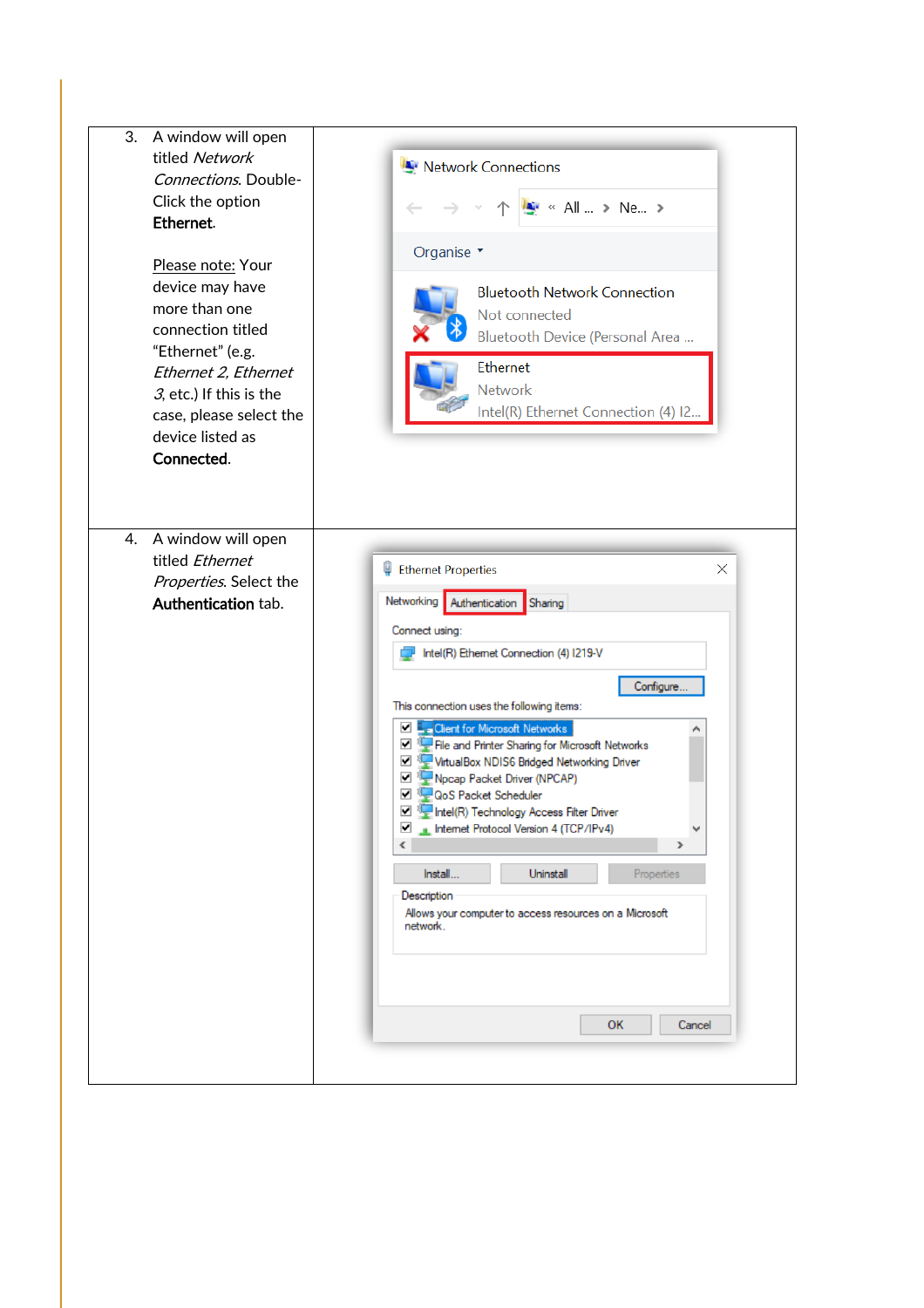| 5.<br>In the Authentication<br>tab, under the section<br>ensure Microsoft:<br><b>Protected EAP (PEAP)</b><br>is selected.<br>Click the Settings<br>button.                                                                                                                              | φ<br><b>Ethernet Properties</b><br>×<br>Authentication<br>Networking<br>Sharing<br>Select this option to provide authenticated network access for<br>this Ethemet adapter.<br>□ Enable IEEE 802.1X authentication<br>Choose a network authentication method<br>Microsoft: Protected EAP (PEAP)<br>Settings<br>$\sqrt{}$ Remember my credentials for this connection each<br>time I'm logged on<br>Fall-back to unauthorised network access<br>Additional Settings                                                                                    |
|-----------------------------------------------------------------------------------------------------------------------------------------------------------------------------------------------------------------------------------------------------------------------------------------|------------------------------------------------------------------------------------------------------------------------------------------------------------------------------------------------------------------------------------------------------------------------------------------------------------------------------------------------------------------------------------------------------------------------------------------------------------------------------------------------------------------------------------------------------|
| 6. A window will open<br>titled Protected EAP<br>Properties. Firstly,<br>under the section<br>titled Trusted Root<br>Certification<br>Authorities, ensure<br>that the option for<br><b>DigiCert Global Root</b>                                                                         | OK<br>Cancel<br>×<br><b>Protected EAP Properties</b><br>When connecting:<br>$\sqrt{}$ Verify the server's identity by validating the certificate<br>Connect to these servers (examples:srv1;srv2;.*\.srv3\.com):<br><b>Trusted Root Certification Authorities:</b>                                                                                                                                                                                                                                                                                   |
| <b>CA</b> is selected.<br>Please note, if there<br>are more than 1<br><b>DigiCert Global Root</b><br><b>CA</b> entries in this<br>section, please<br>continue with the<br>instructions, and upon<br>completion please<br>contact CCL Network<br><b>Support for further</b><br>guidance. | DigiCert Assured ID Root CA<br>DigiCert Assured ID Root CA<br>DigiCert Global Root CA<br>DigiCert Global Root G2<br>DigiCert Global Root G3<br>DigiCert High Assurance EV Root CA<br>DigiCert High Assurance EV Root CA<br>∢<br>Notifications before connecting:<br>Don't ask user to authorise new servers or trusted CAs<br>Select Authentication Method:<br>Secured password (EAP-MSCHAP v2)<br>$\checkmark$<br>Configure<br><b>D</b> Enable Fast Reconnect<br>Disconnect if server does not present cryptobinding TLV<br>Enable Identity Privacy |
| Click the Configure<br>button.                                                                                                                                                                                                                                                          | OK<br>Cancel                                                                                                                                                                                                                                                                                                                                                                                                                                                                                                                                         |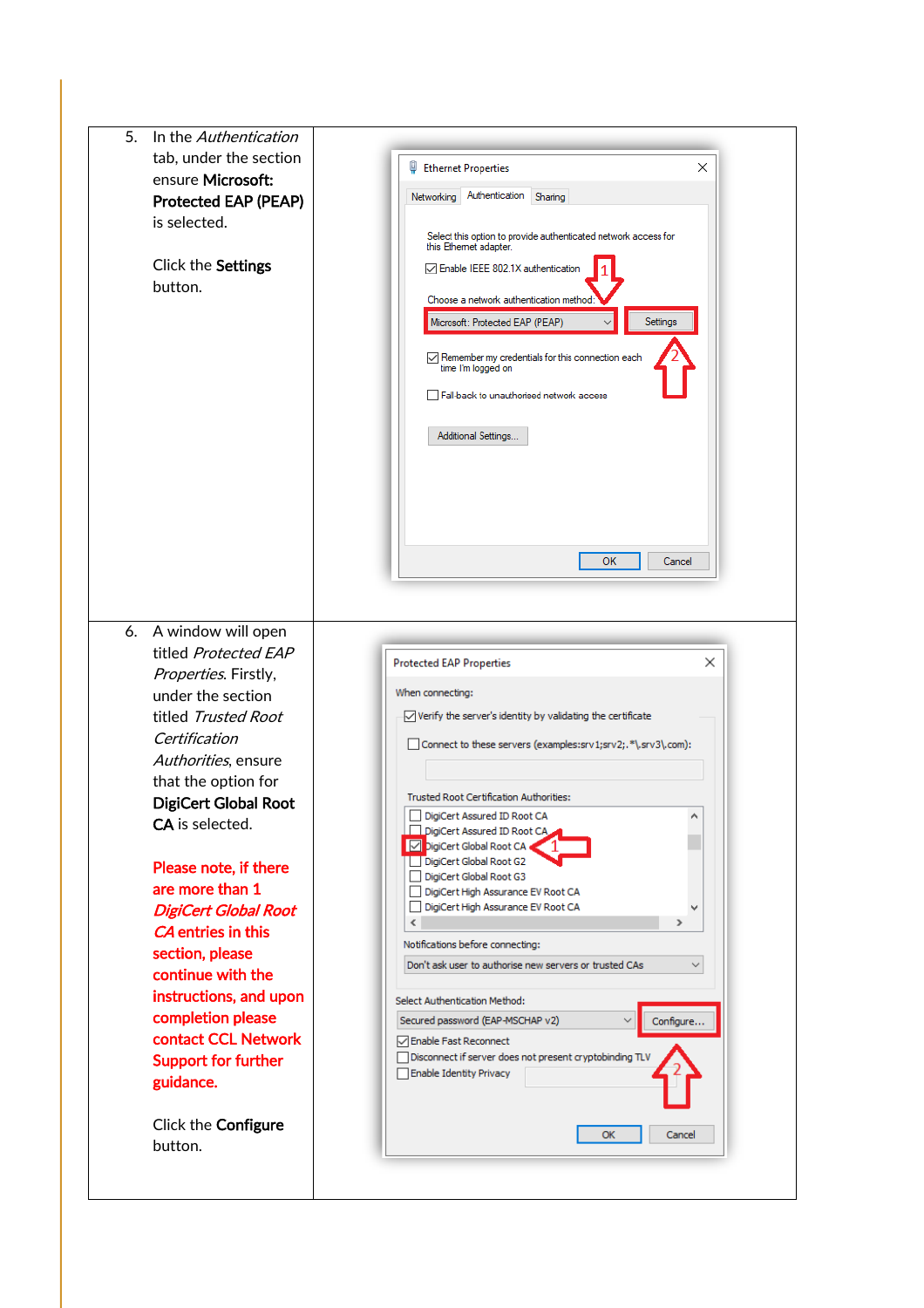| 7.<br>In the $EAP$<br>MSCHAPv2<br>Properties, ensure<br>that Automatically<br>use my windows log-<br>on name and<br>password (and<br><i>domain if any)</i> is<br>unticked.<br>Click OK in this<br>window, then click<br>OK in the Protected<br><b>EAP Properties</b><br>window. | ×<br><b>EAP MSCHAPv2 Properties</b><br>When connecting:<br>Automatically use my Windows log-on name and<br>password (and domain if any).<br>OK<br>Cancel                                                                                                                                                                                                                                                                                                                          |
|---------------------------------------------------------------------------------------------------------------------------------------------------------------------------------------------------------------------------------------------------------------------------------|-----------------------------------------------------------------------------------------------------------------------------------------------------------------------------------------------------------------------------------------------------------------------------------------------------------------------------------------------------------------------------------------------------------------------------------------------------------------------------------|
| You will be taken<br>8.<br>back out to the<br><b>Ethernet Properties</b><br>window,<br>Unsure that Fall-back<br>to unauthorised<br>network access is<br>unticked<br>Now, select<br><b>Additional Settings.</b>                                                                  | ×<br>ц<br><b>Ethernet Properties</b><br>Authentication<br>Networking<br>Sharing<br>Select this option to provide authenticated network access for<br>this Ethemet adapter.<br>○ Enable IEEE 802.1X authentication<br>Choose a network authentication method:<br>Settings<br>Microsoft: Protected EAP (PEAP)<br>○ Remember my credentials for this connection each<br>time I'm logged on<br>Fall-back to unauthorised network access<br>Additional Settings<br><b>OK</b><br>Cancel |